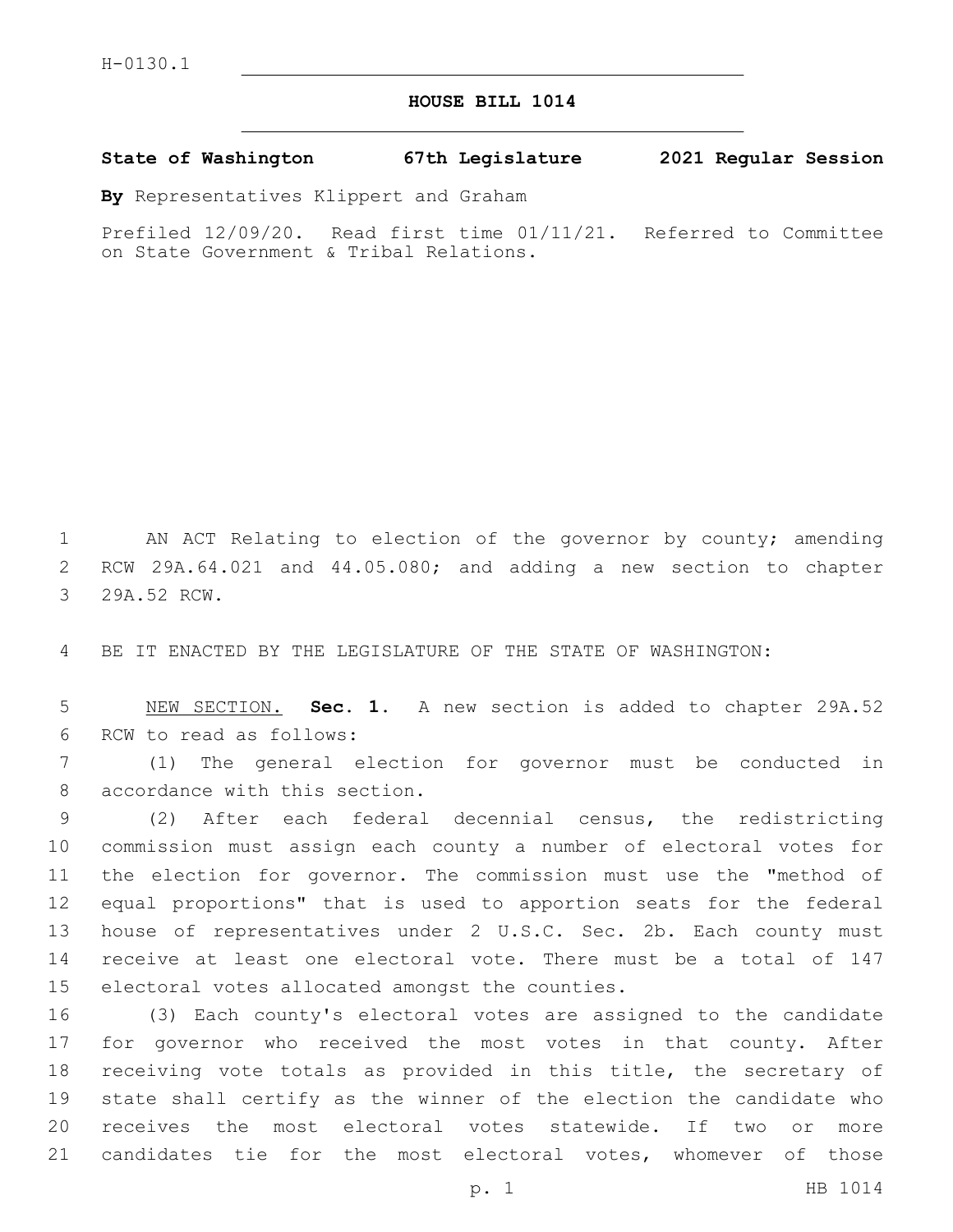candidates who has received the most votes statewide in the popular 2 vote shall be certified as the winner.

 **Sec. 2.** RCW 29A.64.021 and 2013 c 11 s 66 are each amended to 4 read as follows:

 (1) If the official canvass of all of the returns for any office at any primary or election, except for governor, reveals that the difference in the number of votes cast for a candidate apparently qualified for the general election ballot or elected to any office, and the number of votes cast for the closest apparently defeated opponent is less than two thousand votes and also less than one-half 11 of one percent of the total number of votes cast for both candidates, the county canvassing board shall conduct a recount of all votes cast 13 on that position.

 (a) Whenever such a difference occurs in the number of votes cast for candidates for a position the declaration of candidacy for which was filed with the secretary of state, the secretary of state shall, within three business days of the day that the returns of the primary or election are first certified by the canvassing boards of those counties, direct those boards to recount all votes cast on the 20 position.

 (b)(i) For statewide elections, if the difference in the number of votes cast for the apparent winner and the closest apparently defeated opponent is less than one thousand votes and also less than one-fourth of one percent of the total number of votes cast for both candidates, the votes shall be recounted manually or as provided in 26 subsection  $((+3))$   $(4)$  of this section.

 (ii) For elections not included in (b)(i) of this subsection, if the difference in the number of votes cast for the apparent winner and the closest apparently defeated opponent is less than one hundred fifty votes and also less than one-fourth of one percent of the total number of votes cast for both candidates, the votes shall be 32 recounted manually or as provided in subsection  $((+3+))$   $(4)$  of this 33 section.

 (2) In an election for governor, a county canvassing board shall conduct a recount of all votes cast in that county for governor when: (a) The difference in the number of votes cast in the county for 37 the top two candidates in the county is less than one-half of one percent of the total number of votes cast in the county for both candidates; and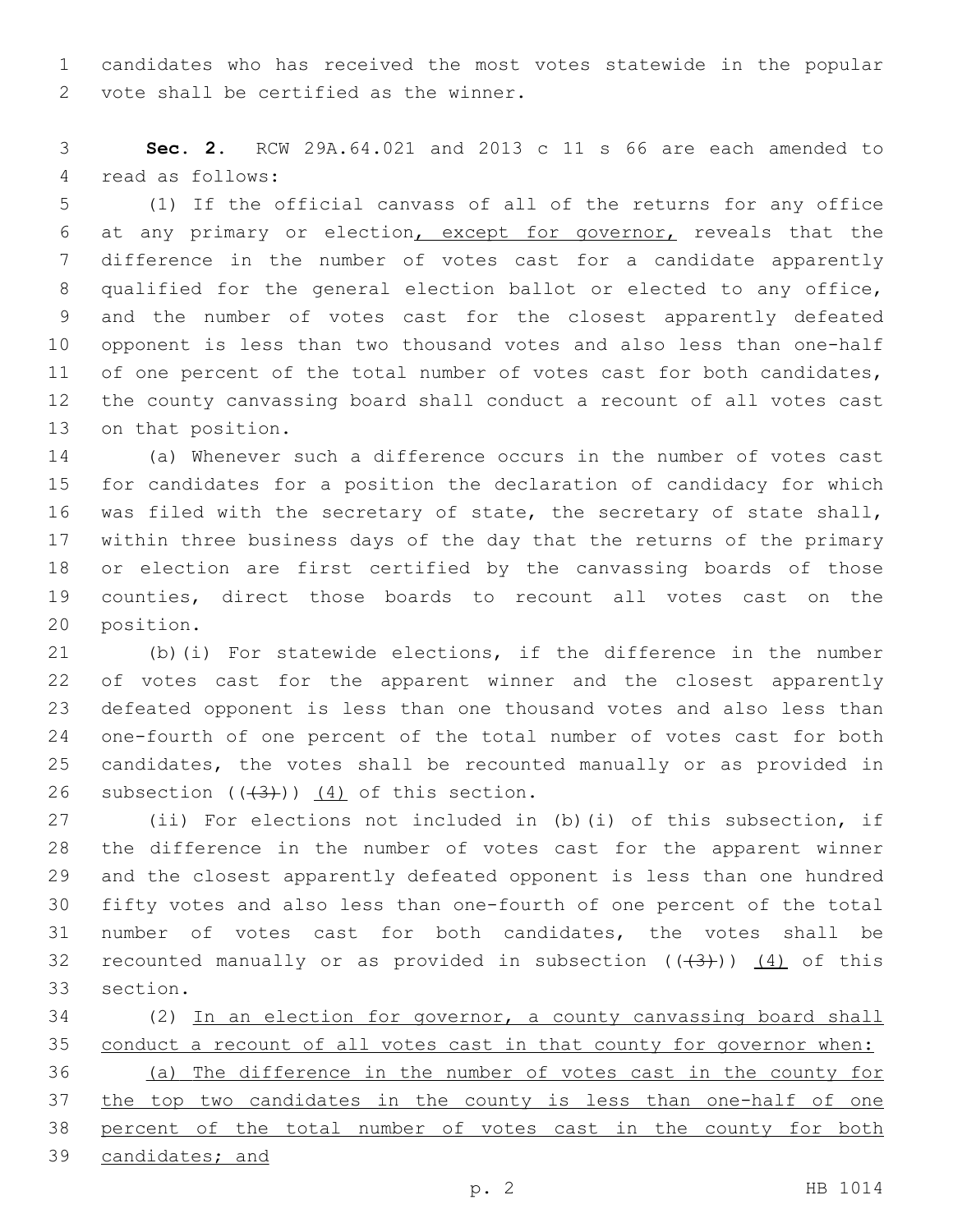(b) The number of electoral votes at stake in the county is large enough that the recount could affect the outcome of the election.

 (3) A mandatory recount shall be conducted in the manner provided by RCW 29A.64.030, 29A.64.041, and 29A.64.061. No cost of a mandatory 5 recount may be charged to any candidate.

 $((+3))$   $(4)$  The apparent winner and closest apparently defeated opponent for an office for which a manual recount is required under subsection (1)(b) of this section may select an alternative method of conducting the recount. To select such an alternative, the two candidates shall agree to the alternative in a signed, written statement filed with the election official for the office. The recount shall be conducted using the alternative method if: It is suited to the balloting system that was used for casting the votes for the office; it involves the use of a vote tallying system that is 15 approved for use in this state by the secretary of state; and the vote tallying system is readily available in each county required to conduct the recount. If more than one balloting system was used in casting votes for the office, an alternative to a manual recount may 19 be selected for each system.

 **Sec. 3.** RCW 44.05.080 and 2018 c 301 s 10 are each amended to 21 read as follows:

 In addition to other duties prescribed by law, the commission 23 shall:

 (1) Adopt rules pursuant to the Administrative Procedure Act, chapter 34.05 RCW, to carry out the provisions of Article II, section 43 of the state Constitution and of this chapter, which rules shall provide that three voting members of the commission constitute a quorum to do business, and that the votes of three of the voting members are required for any official action of the commission;

 (2) Act as the legislature's recipient of the final redistricting data and maps from the United States Bureau of the Census;

 (3) Comply with requirements to disclose and preserve public records as specified in chapters 40.14 and 42.56 RCW;

 (4) Hold open meetings pursuant to the open public meetings act, 35 chapter 42.30 RCW;

(5) Prepare and disclose its minutes pursuant to RCW 42.30.035;

(6) Be subject to the provisions of RCW 42.17A.700;

 (7) Prepare and publish a report with the plan; the report will be made available to the public at the time the plan is published.

p. 3 HB 1014